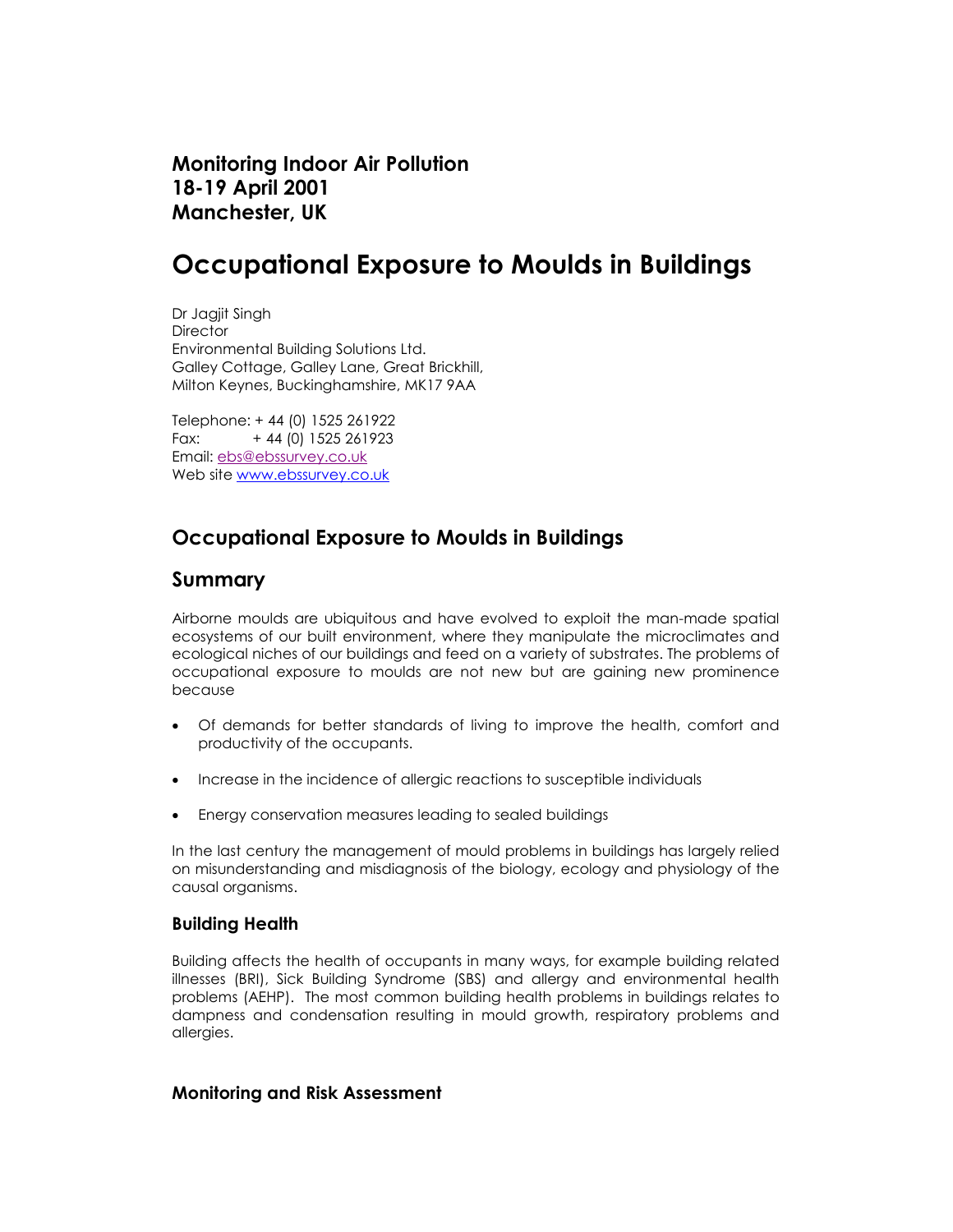A range of instrumentation is available for monitoring moulds in the indoor environment. The choice of sampler requires careful consideration of the purposes of the investigation, the information required, the characteristics of the moulds in the environment being studied and the sampling and trapping efficiencies of the available samplers. Other methods include sampling airborne allergens, airborne mycotoxins, sampling volatile metabolites and endotoxins.

### Environmental Management

Much damage has been inflicted in last Century by dealing with the symptoms of the problems and not with the causes. By proper understanding of the courses, its repetition should be avoided in this Century. The environmental approach is beneficial to the building fabric, occupants and to the wider environment.

#### **Introduction**

Exposure to indoor allergens is a risk factor for the development of allergic reactions and the incidence of the problem is increasing at an alarming rate. Most common microorganisms in the indoor air are as follows; Cladosporium herbarum, Eurotium herbariorum, Penicillium spp., Aspergillus spp., Wallemia spp. The other microorganism include are Bacteria, Viruses, Actinomycetes and Pollens.

Most common moulds from Dust Indoors are as follows; Alternaria alternata, Aspergillus versicolor, Aureobasidium pullulans, Mucor spp., Phoma spp. and Yeasts and Bacteria, Actinomycetes, House dust mite.

Allergy problems in buildings reflect on the health, comfort and productivity of the occupants and also increases in the rate of sickness at work places. The fundamental understanding and close dialogue between employees & human resources; facilities managers & health & safety officers; architects, engineers and building health specialists is essential, in order to identify, evaluate, monitor and remedy allergic reactions in buildings.

Allergic reactions in buildings is a complex issue and allergic signs & symptoms, types of allergies, indoor allergens & their management is a growing concern to employers and it requires a multidisciplinary integrated approach

#### Allergic Reactions

Signs and symptoms of Allergic Reactions Nose: itching, soreness, blocked, running, sneezing; Eyes: dryness, itching, redness, soreness, swelling of the lids, weeping Chest: discomfort, tightness, wheeze, breathlessness, and cough; Skin: itching, redness, wheeling, blistering, scaling, and oozing.

Possible allergic reactions are from Irritative, toxic and immunological influences from different types of component such as fungal allergens, mycotoxins, endotoxins (components from gram-negative bacterial) and microbial volatiles (1,2,3 &6).

#### Most common Signs and symptoms

Most common symptoms are: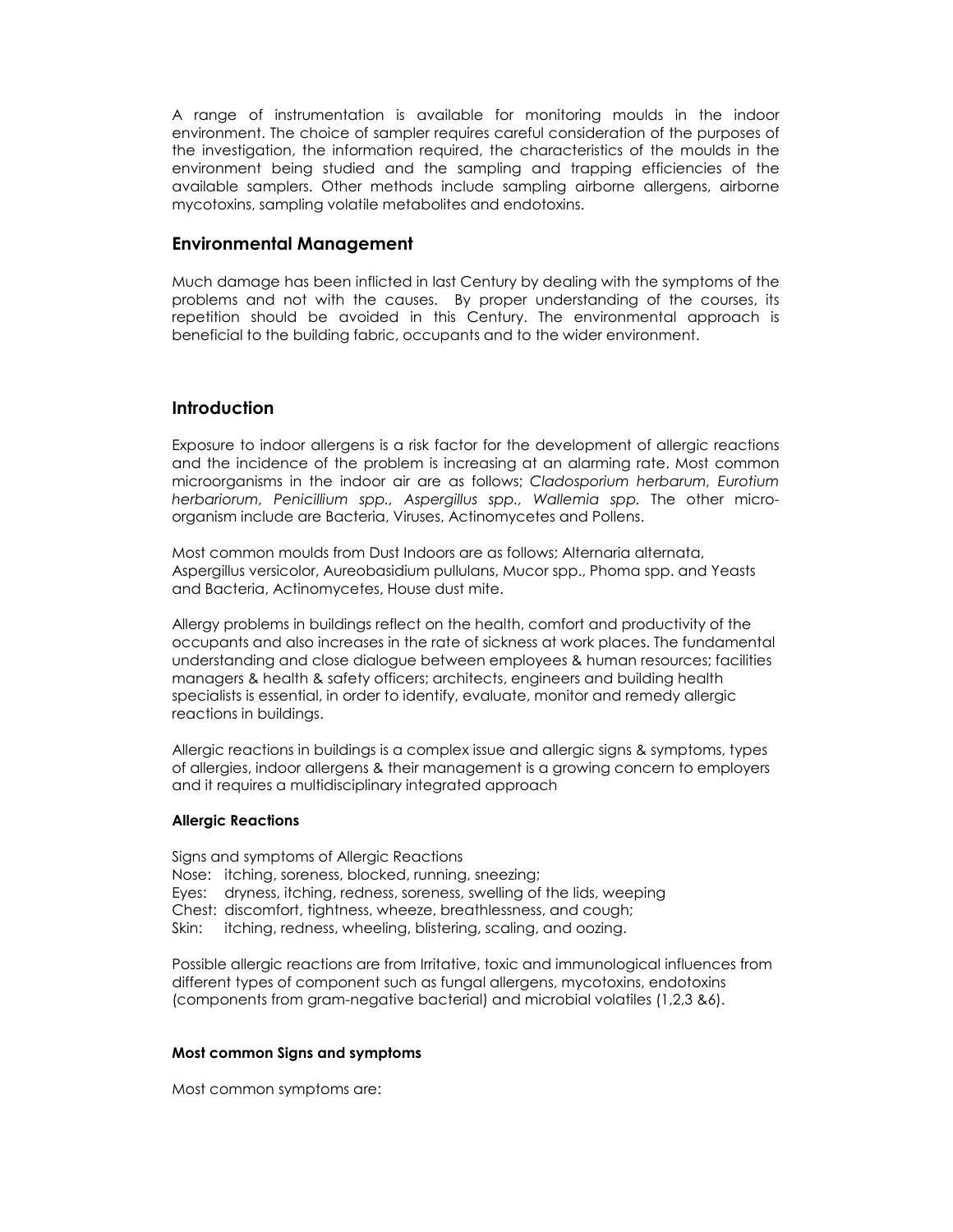- Itching eyes
- Headache
- Difficulties with contact lenses
- Extreme fatigue
- Blocked nose
- Lack of concentration
- Sore throat
- Lack of memory
- Hoarseness
- General malaise
- Burning sensation of the skin
- **Letharav**
- Recurrent sinusitis
- Dizziness

#### True Allergic Reaction

A true allergic response to a substance can be defined as signs and symptoms of disease produced by specific immunological mechanisms initiated by that substance. 'Allergy' is commonly defined as a hypersensitivity to a substance that causes the body to react to any contact with it. However, the term is also used increasingly and more widely to describe signs and symptoms of disease for which there is no specific immunological mechanism. The exposure to allergic substances in the indoor environment may be an immediate response or a delayed reaction. Certain individuals are hyper-susceptible to becoming allergic to commonly occurring materials (e.g. pollen, fungi, house mites, and domestic animals) and they are referred to as 'atopic'. These individuals are also found to be more susceptible to becoming sensitized and allergic to a range of materials met at work (2).

#### Moisture Saturated Dwellings

Buildings which suffer from dampness (Rising or penetrating dampness), moisture problems due to condensation, fire and flood damage can significantly higher the number of micro-organisms in the indoor environment.

This creates problems for allergic patients. A prolonged residual moisture problem may also cause troubles for nonallergic people, who may develop several of the mucosal and general symptoms.

#### Indoor Allergens

There are more than 100,000 species of fungi. The genera and species that cause human disease involve a wide array of fungi. The most common fungi in both adult and pediatric populations in descending order of frequency were Alternaria, Helminthosporium, Cladosporium, Fusarium, Aspergillus, Phoma and Penicillium (2,3 & 4)

Other moulds of allergenic importance include, for example, Botrytis, Rhizopus and Trichoderma. Fungi for example both moulds and yeast; moulds have hyphae and yeast's are unicellular fungi that reproduce by budding or fission. A clinically important yeast allergen is Candida, which forms pseudohyphae.

Fungi produces large numbers of spores and when these spores liberated from infected buildings to the indoor air, it can be regarded as organic dust. These spores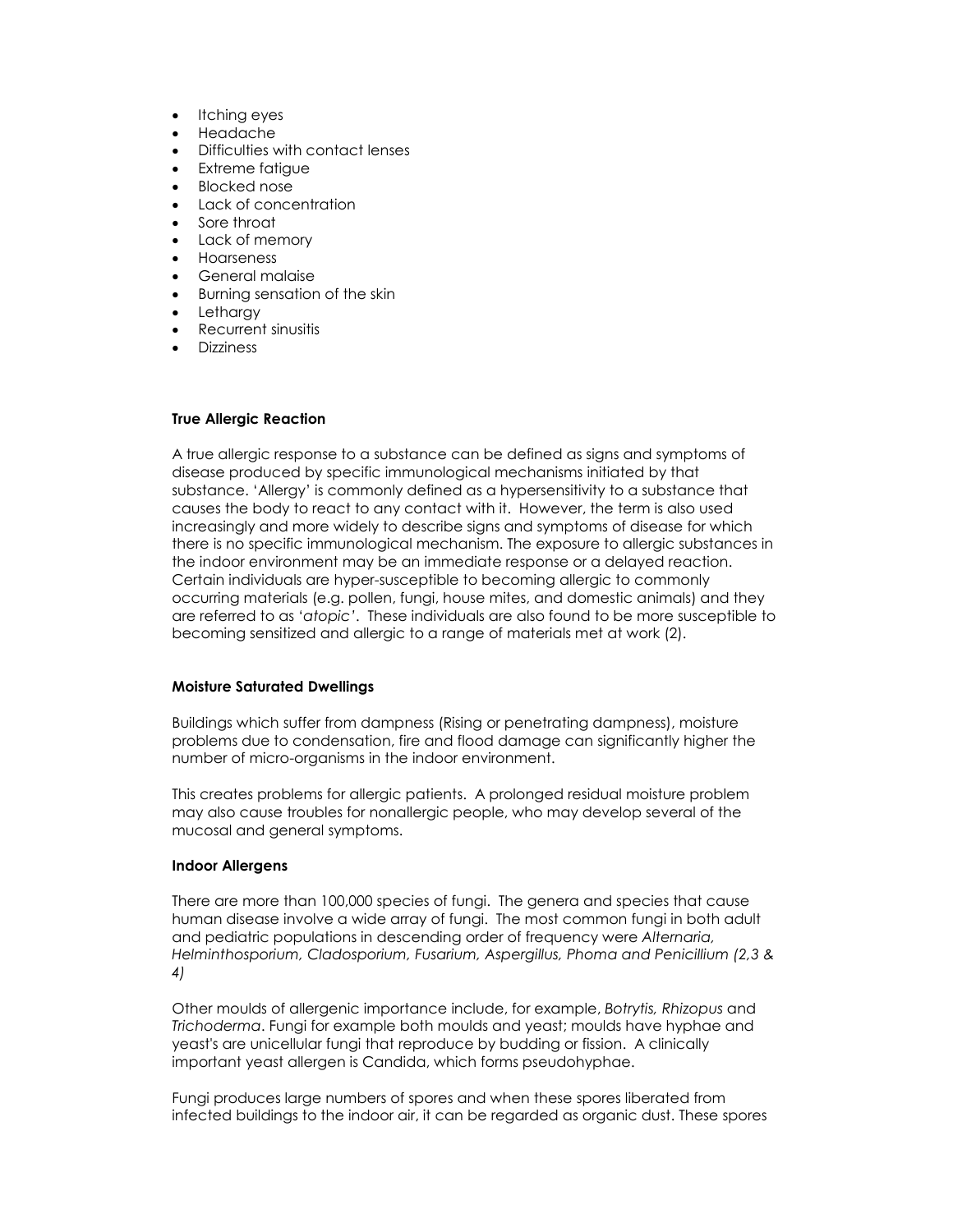can, like other types of dust, sediment on surfaces or it could be inhaled by occupants and deposited on the mucosal surface of the upper airways and in the eyes. Repeated exposure to large amount of fungal propagule risks the development of specific allergic reactions.

The house dust mites, moulds and, less commonly, amoebae that can colonise building structures, services & furnishing & finishes and can cause allergic and other diseases. House dust mites, fungi and yeast's are potent sensitizers, and they flourish in an environment of high relative humidity and low ventilation. Fragments of these organisms or their decayed material or their metabolites, becoming airborne, can be inhaled and cause allergic disease.

#### Management

#### Allergen Avoidance

Removal of a household pet or total enclosure of industrial processes releasing sensitizing agents can lead to cure of rhinitis and, indeed, asthma.

The house-dust mite infests most areas of the house, and is not confined to the bedroom. Mite counts are extremely low, where carpets are absent, floors are cleaned frequently and mattresses and pillows are covered in plastic sheeting that can be wiped down. Similar conditions may be reproduced if mite counts are to be reduced. Where there is risk of exposure to a known material with a record for causing allergy, the management of that material can be achieved by the principles of substitution, containment, local exhaust ventilation and finally personal protection.

#### Environmental Control of Allergens

Environmental control of allergens consists of three possible treatment methods that can be used singly or in combination: avoidance, pharmacotherapy, and immunotherapy. For example, elimination of allergen reservoirs, control of humidity, exposure to heat or cold and air filtration. Air filtration and vacuum cleaning have long been recommended for control of dust mites, their efficacy has been variable. If filtration is to be recommenced, high-efficiency particulate air (HEPA) filters are probably most effective.

Environmental Control of Dust mite Eliminate mite reservoirs: Cover pillows, mattress with Plastic Wash bedding weekly Remove carpets Reduce upholstered furniture to a minimum Air filtration: Portable HEPA filters Vacuum cleaning with HEPA filters Exposure to heat or cold

Allergy and environmental health problems in buildings have generally been neglected because the effects are mostly chronic and long-term and not directly and immediately life threatening. People are increasingly dissatisfied with the air quality in their work places and this is costing employers millions of pounds every year in loss of business. Healthy and comfortable environment requires multi-disciplinary scientific input from those involved in building construction, services and controls, design, use and maintenance of buildings.